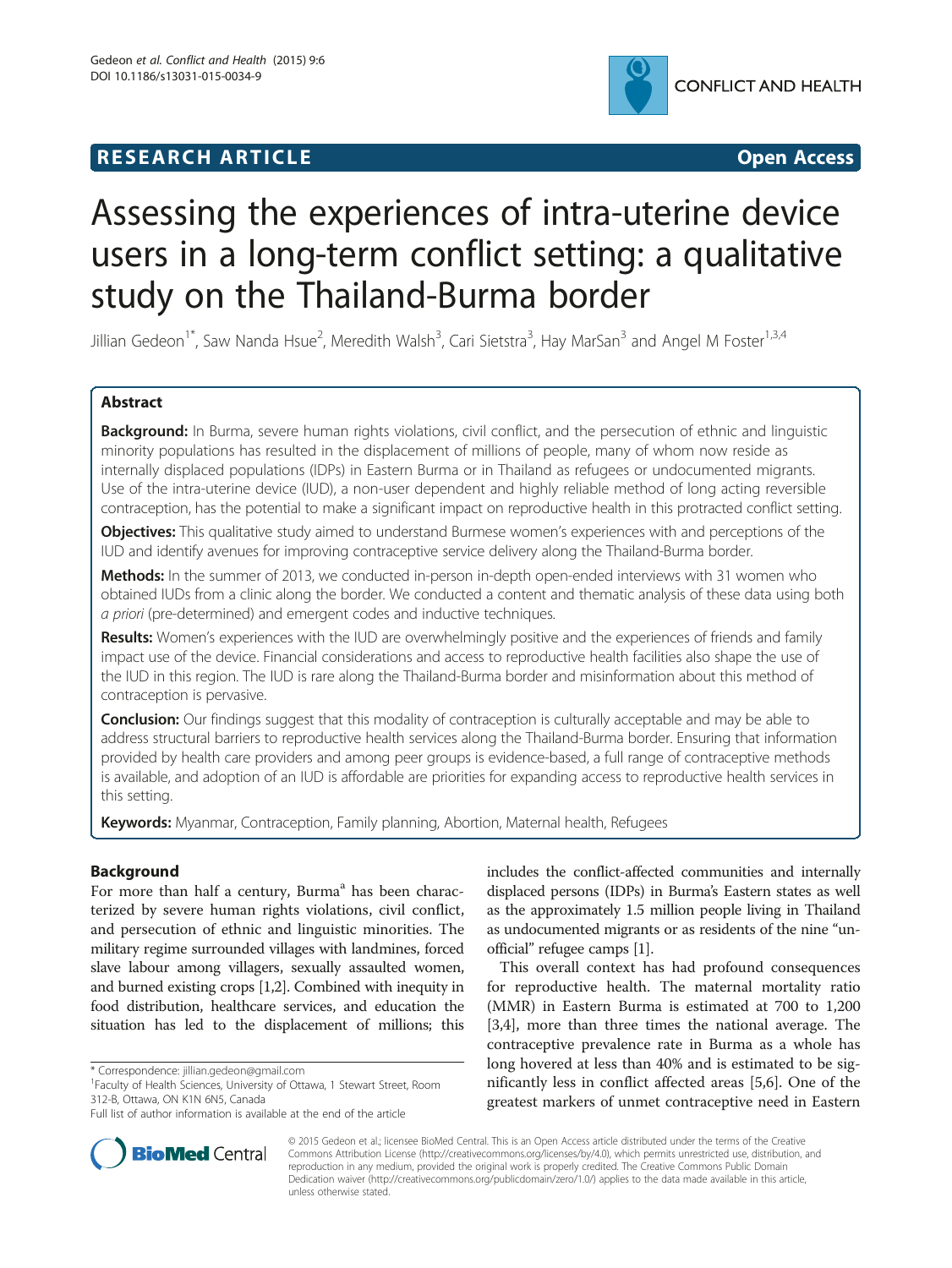Burma is the prevalence of unsafe abortion. Under Burmese law, abortion is only legally permitted to save the life of the woman and this legal exception is narrowly interpreted [\[7](#page-6-0)]. These restrictions on abortion combined with heightened unintended pregnancy risk have devastating health consequences; unsafe abortion may account for as much as 50% of maternal mortality in Eastern Burma [\[8\]](#page-6-0).

Although the reproductive health context in Thailand is considerably less bleak than in Burma [[9\]](#page-6-0), women from Burma residing in Thailand also face significant barriers to accessing comprehensive services. Poverty, sexual violence and exploitation, restrictions on movement, precarious legal status, lack of trained providers, and socio-cultural taboos have resulted in considerable unmet contraceptive need and increased risk of unintended pregnancy [[10\]](#page-6-0). In Thailand, abortion is legally permissible in order to protect the life, physical health, or mental health of the woman, if the pregnancy was the result of rape or incest, or if the woman became pregnant when she was 15 years of age or younger [\[11,12](#page-6-0)]. However, women from Burma are often unable to seek legal and safe abortion care, even if they would otherwise be eligible [\[10,13](#page-6-0)]. Consequently, unsafe abortion is common on both sides of the Thailand-Burma border.

Given this overall context, methods of long-acting reversible contraception (LARC), such as the intrauterine device (IUD) or the subdermal implant, show considerable promise for improving reproductive health along the border. Safe, highly effective, and non-user dependent, LARC methods have the potential to mitigate some of the structural barriers that shape women's consistent and timely access to contraception. However, in the face of a dearth of trained providers, an inconsistent supply of contraceptive devices, and misinformation among both providers and communities, few women on the Thailand-Burma have adopted LARC methods [\[10](#page-6-0)]. We undertook this qualitative study in order to shed light on women's experiences with the IUD with the hope of informing service delivery in this long-term conflict setting.

# Methods

In the summer of 2013, we conducted in-person, indepth, open-ended interviews with women from Burma who had received an IUD at a clinic along the border. The objectives of our study were to 1) Understand better women's perceptions of and experiences with the IUD; 2) Explore women's knowledge of the IUD and the ways they talk about the method with friends, family, clinicians, and others; and 3) Identify strategies for improving the quality of IUD and other contraceptive service delivery on the border and expanding access to IUDs in this region. All of our interviews took place in Tak Province, Thailand. We received approval to conduct this study by the Health Sciences and Sciences Research Ethics Board at the University of Ottawa (File #H02-13-08) as well as local research clearance from the Mae Tao Clinic (MTC), Mae Sot, Thailand.

## Study design

Women were eligible to participate in the study if they were current or past users of an IUD that they had obtained from a clinic operating along the border, had used the IUD for at least six months, were over 18 years of age at the time of the interview, and were sufficiently fluent in English, Burmese, or Karen to complete an interview. We used a multi-modal recruitment strategy that included community-based posters and flyers, announcements (with permission) at two local providing facilities, circulation of study information through the personal networks of the members of the study team, and early participant referrals (snowball sampling). Prospective participants contacted the study team by phone at which point we confirmed eligibility, provided additional information about the project, and arranged a time and location for the in-person interview.

After answering any questions and obtaining informed consent JG conducted all interviews with the aid of an interpreter (SH or HM). Using an interview guide developed specifically for this study, we began the semistructured interview with general demographic questions before moving to questions related to the participant's sexual, contraceptive, reproductive and pregnancy history, her experience(s) with the IUD, and her knowledge of the IUD and contraception in general. We concluded the interview with a discussion of ways in which reproductive health services could be improved along the border. We modified the initial guide in light of early interviews and participant feedback to ensure that questions were clear and culturally resonate. With participant permission, we audio-recorded interviews and took extensive field notes during and after the encounter; JG also formally memoed after each interview and regularly debriefed with other study team members. Interviews lasted an average of one hour and took place in a quiet and secure location (either at one of the clinics or at a place of the participant's choosing). As a thank you for participating in the study and to cover any associated travel costs, each woman received 300 Thai Baht (approximately USD10) as well as snacks and drinks throughout the interview.

# Data analysis

We analyzed our data for content and themes using an inductive and iterative process [[14](#page-6-0)]. The memos and regular team meetings allowed us to continuously review content and establish thematic saturation. At the conclusion of the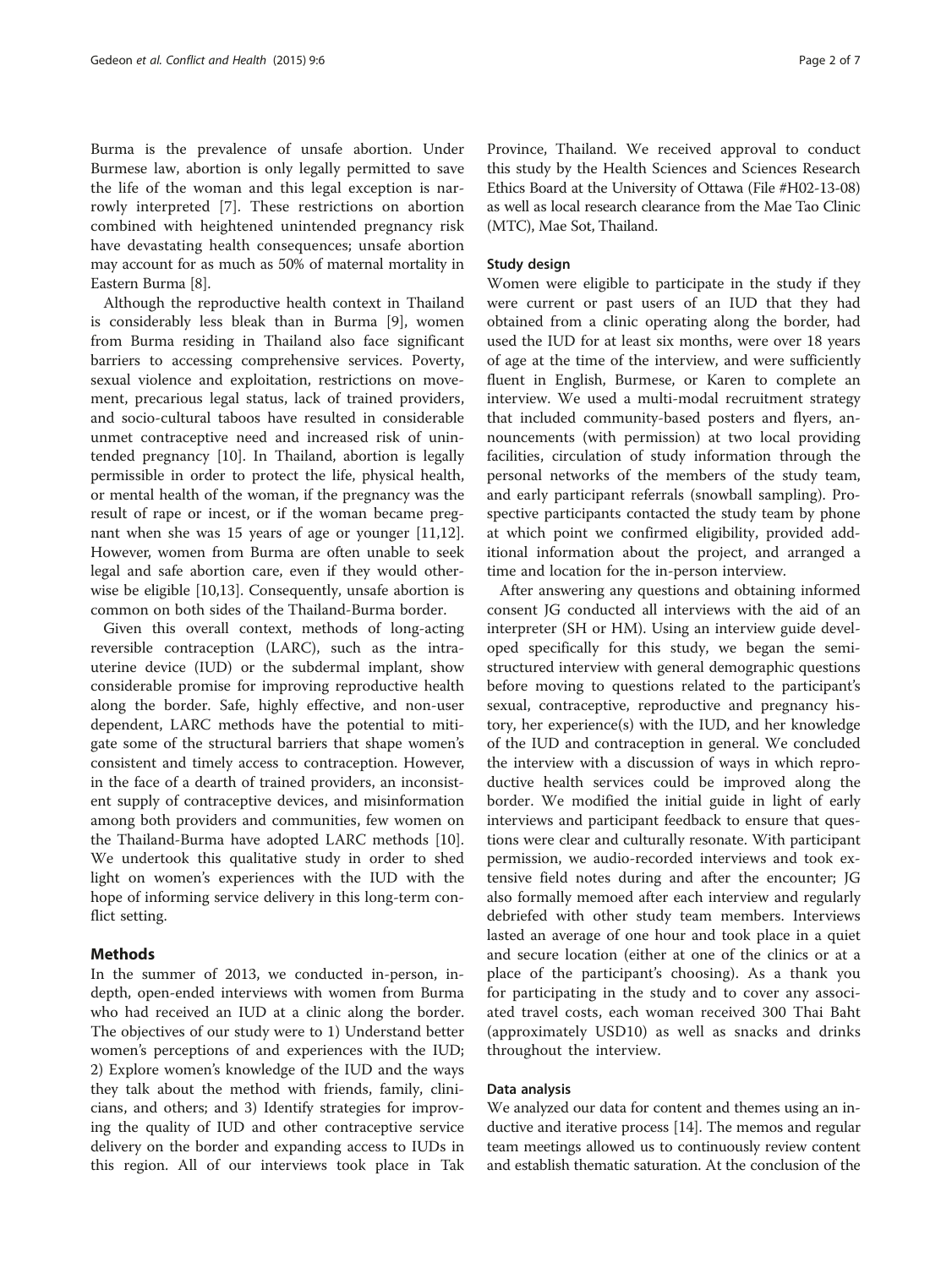data collection period, a member of the study team transcribed audio recordings verbatim and then translated all of the interviews into English. The content of the interviews combined with insights derived from the memos and field notes allowed for the creation of an initial code book which one member of the study team (JG) used to code all data; AF reviewed coding and disagreements were resolved through discussion. Using Atlas.TI to manage the data, we analyzed the interviews using both *a priori* (pre-determined) and emergent codes and used inductive techniques to identify themes, sub-themes and ideas. Regular team meetings aided the analytic process and the interpretation of results. This article focuses on significant findings that emerged with quotes to illustrate major themes; we have removed and/or masked all personally identifying information of participants and have used pseudonyms throughout.

#### Results

# Study participants

We conducted interviews with 31 women who met our eligibility requirements. Participants averaged 32 years in age and ranged from 21 to 55 years old. Twenty eight of our participants had received their IUDs at one of two health care organizations operating on the Thai side of the Thailand-Burma border; the other three participants received their IUDs in Burma. On average, women had used the IUD for two years; duration of use ranged from 6 months to 20 years. Consistent with the specific devices available along the border, all of our participants had used or were using a Copper-T IUD. All of our participants were married at the time of the interview and, consistent with local standards of care, had obtained the IUD after getting married. Thirty of our 31 participants had at least one child at the time of the interview. At the time of the study, two of the women resided in Eastern Burma, eight of the women were migrants living in or around Mae Sot, and the remaining twenty-one were refugees from the Mae La refugee camp. Our participants reflected a range of literacy levels, educational backgrounds, and histories in the labour force.

# Women's experiences with the IUD are overwhelmingly positive

If we use the pill, we will have a lot of side effects. If we use depo [Depo-Provera], it makes us fat. And we don't want to be fat…Before using the IUD I had to worry all the time about whether or not I would get pregnant or when my menstruation would come…for the IUD you don't need to remember every day. So it is really good. Mai, age 32, refugee

The overwhelming majority of our respondents spoke very highly of the IUD. Women repeatedly described the IUD as being user-friendly, effective, and long-lasting, features that women considered to be extremely positive attributes of the device. Several women also mentioned return to baseline fertility immediately after removal as an especially important consideration. As stated by Siblut, a 23 year old refugee, "When you take out the IUD, you have a chance to get pregnant [again]."

Many of our participants had used hormonal methods of contraception at some point during their reproductive lives. According to the women we interviewed, commonly available hormonal contraceptives, such as oral contraceptive pills and Depo-Provera, resulted in side effects, including weight gain, dizziness, and irregular bleeding patterns. That women experience few side effects with the IUD was one of its most positive attributes.

If we use the IUD, menstruation comes every month so we don't have many side effects. But if we use other things, we have side effects…we get very fat or [have] muscle tension. [For us] the IUD is good and not bad. Yon, age 28, refugee

This is not to say that all aspects of the IUD were well received. Many of our participants reported that they had experienced pain and cramping in the first few days after insertion but felt prepared for these side effects because of the counseling they had received from clinicians. Women were especially appreciative of the quality of care provided by organizations on the Thai side of the border that serve Burmese populations. Further, some of the women who had experienced labor and delivery explained that the pain during childbirth is much more severe than the pain during an IUD insertion, thus putting pain and discomfort in a broader context of their reproductive health histories.

Few women that we spoke with experienced significant side effects or complications; of the 31 women interviewed, one woman experienced contraceptive failure and became pregnant while using the IUD, one woman had her IUD removed after two years because of a "bad odor," and one woman had her IUD removed because of persistent abdominal pain. In the latter two cases, the participants were unsure as to whether or not the IUD was the primary cause of the symptom. However, all three of these women still spoke highly of the IUD and recommended the device to women in their communities.

# Financial considerations and access to health facilities shape use

I think the IUD is good. We don't need to take it, like the depo, every 3 months. And even when we are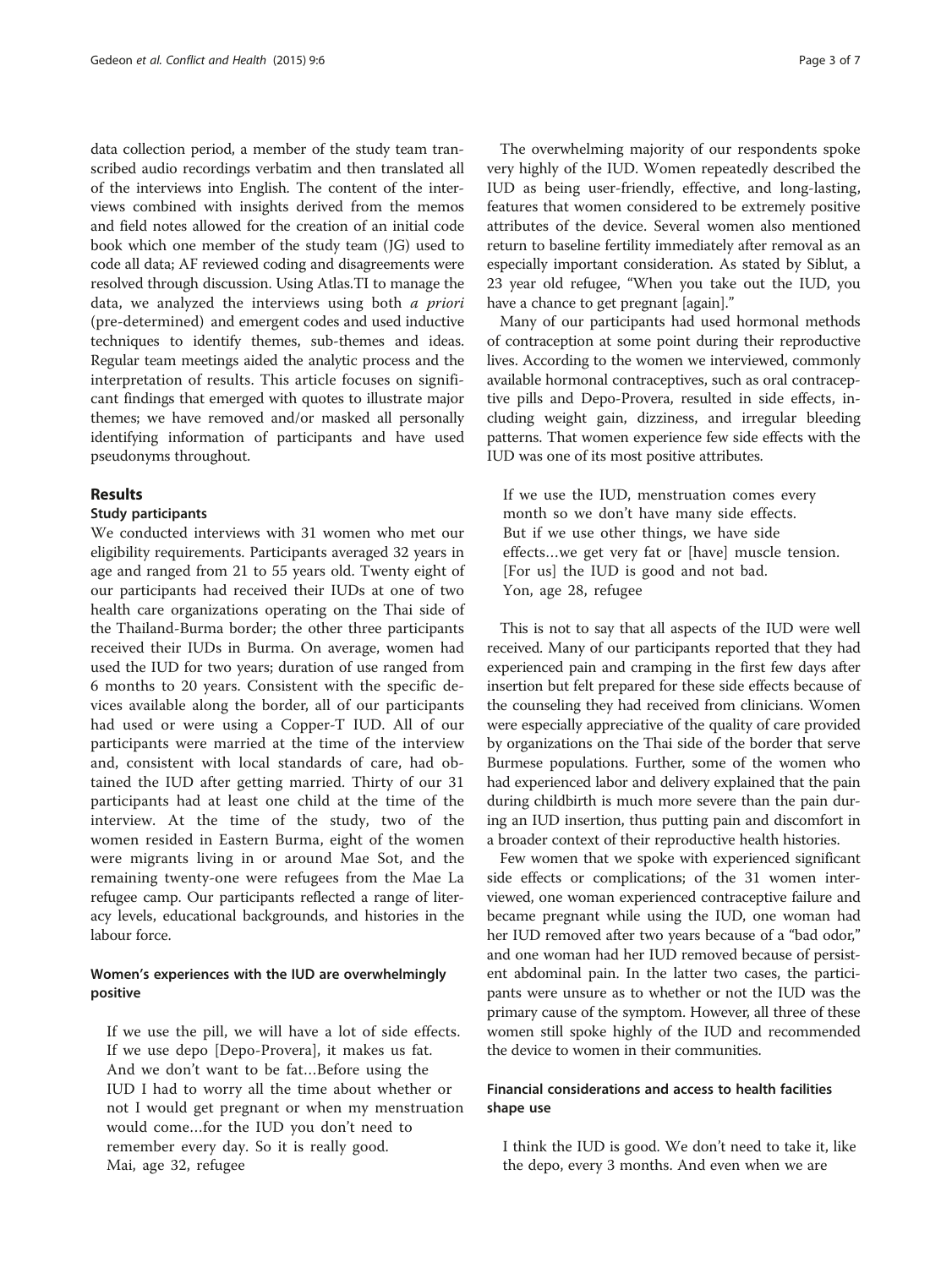putting the IUD in, there is no frustration. We don't need to worry about anything. If we are using depo, we have to go back every 3 months, and also when we are getting depo, it is painful to get every time. Eh Say Gay, age 32, refugee

In a setting with high unemployment and considerable poverty, the financial implications of unintended pregnancy emerged as a primary theme. Nearly all of our participants noted that use of a highly effective method of contraception was of paramount importance. As stated by Thaw Thaw, a 19 year old migrant living in Mae Sot, "[I decided to use] contraception because we both have no work…if we have kids and we have no job, our kids will be in trouble." That IUDs are understood by users to be more effective than other non-permanent methods of contraception was critical. "If I didn't use the IUD, I would have had more than 10 children by now" (Myia, age 54, IDP). Many women talked to their husbands about the IUD prior to insertion and the majority reported that their husbands were supportive of the decision.

Women also referenced that use of the IUD eliminates the need for regular visits to a health care provider for contraception. For women living outside of refugee camps, this quality was especially important, as undocumented migrants face considerable barriers to accessing clinics, including the threat of deportation, arrest, and/or fines if caught by authorities while in transit. One participant discussed in detail the challenges that undocumented migrants face, most of whom work long and inflexible hours, in obtaining health services.

We get one day off on Sunday and we have regular working hours. We usually start at 8 am and work until 10 pm. Sometimes they even keep us working until 12, midnight… I live with my husband in the factory and sometimes we send money to mother [in Burma], as much as we have...[Before this job] I didn't have stable work or school because I'm the oldest daughter and have to support my family… sometimes I just work here [in Mae Sot] as a nanny, and sometimes I work in construction. So I have experience in odd jobs….I suffer from urine pain very often and I cannot take time off from work at the factory to go to the clinic… We simply cannot take a leave from work.

Lwin, age 22, migrant

#### Experiences of friends and family impact use

I [heard] some people say that if you use the IUD it can cause cancer in our uterus and I was scared to

use it…But my sister, she explained that she used the IUD and that she was feeling good with no side effects, that's why I started using it and now I feel good! Kyaw, age 35, refugee

Women living along the border rely heavily on the opinions and experiences of their friends and family when making reproductive health decisions. Throughout the study, women consistently reported that their main sources of contraception information came from their close social networks. Indeed, most participants presented at the clinic having already made the decision to adopt an IUD. As Eh Htoo Ne (age 28, refugee) explained, "I didn't know anything about this [the IUD]. But because my friends suggested to me that this is good, I went [to the clinic] and got it inserted." Exceptionally, the small number of our participants who were trained in health services had generally been exposed to the IUD through their formal education, in-service training, or work.

After adopting the IUD, many women in our study became resources in their own circles, sharing their experiences with friends and family. Participants repeatedly shared stories about how they answered women's questions and helped spread awareness of the method.

Whenever I meet with young women, I say "you know, you have never used the IUD, that's why you have more and more children. [I understand that] you are scared of putting in the IUD. But you can see that we have put in the IUD and we have stayed healthy. I have never heard of anyone putting in the IUD and dying. So you can put it in and not die…Here [in Thailand] you can put in the IUD for free... you don't have to worry about that. Myia, age 54, IDP

#### Use of the IUD along the border is rare

In Burma it is really rare that [women] use the IUD, and also it is expensive; they don't provide it in hospitals. So if you want to use the IUD, you have to search for a clinic that provides it. Wahksha, age 36, refugee

Despite the enthusiasm for the IUD among users, our participants reported that adoption of the IUD was extremely rare. Women explained that knowledge of the IUD is virtually non-existent in Eastern Burma and most women only learned about the IUD once arriving in Thailand. In addition to the high cost associated with this contraceptive method, women explained that in Burma it was difficult to find a reliable and accessible clinic that offered the IUD. In stark contrast with the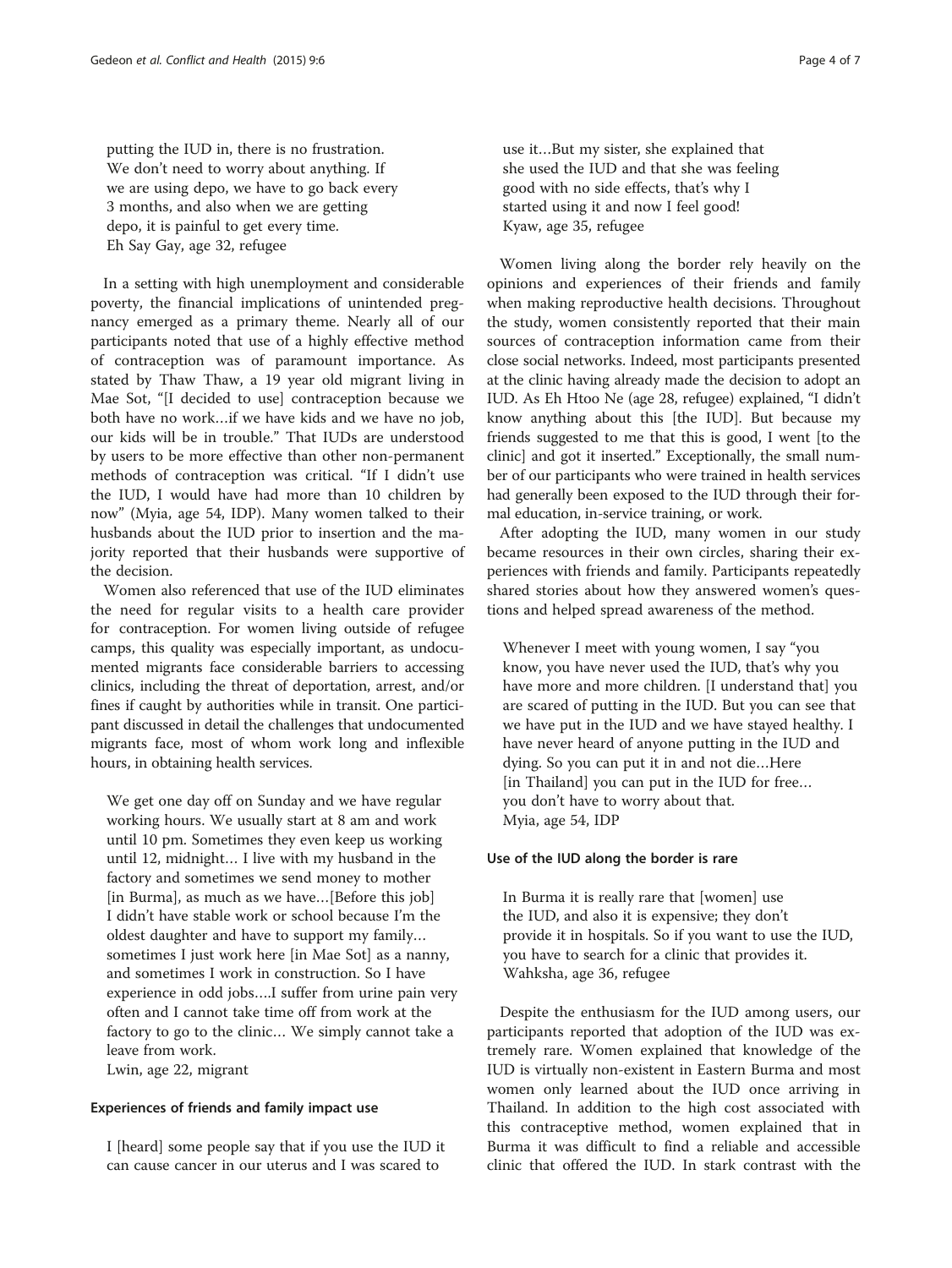situation in Burma, several facilities operating on the Thai side of the border provide a full range of nonpermanent methods of contraception at low or no cost. Lwin (age 22, migrant) expressed her appreciation of these services, "But here [in Thailand], even if you have no money, they [the Mae Tao Clinic] just provides a free service for us."

Although knowledge of the IUD is perceived as being low, our participants reported that negative rumors about the device are rampant. As explained by women in our study, popular misconceptions include beliefs that the IUD causes cancer or ectopic pregnancy, the device is not effective in preventing pregnancy, and husbands do not like it. Further, a commonly cited rumor is that the device "wanders" throughout the body. As reported by Daylya, a 25 year old migrant residing in Mae Sot, "They say that [the IUD] can move around the body through to the brain and arms." Many of our participants reported that they actively engaged with women in the community to combat these rumors, correct misinformation, and allay fears.

#### More education and awareness about the IUD is needed

It would be better if we were able to enter the community and offer education about…reproductive health and also about contraception and explain the types of contraception…like the IUD; how it works, the negatives and positives…stuff like that. Wahksha, age 36, refugee

Nearly all of our participants discussed the importance of raising awareness about family planning in the community. The majority explicitly stated that these educational efforts should be targeted to both married and unmarried women, as comprehensive reproductive health services for unmarried women are minimal. Some women suggested that holding group discussions to provide information about the IUD and debunk IUD-related myths would be an effective community-based awareness raising strategy. Other women discussed how clinics could do a better job of "advertising" the IUD though posters with a picture and other patient education materials. Many participants referenced similar efforts that are currently underway that focus on other methods of contraception and suggested that this could serve as a model for comparable efforts related to the IUD.

# **Discussion**

Until recently, few efforts have been undertaken to expand access to the IUD along the Thailand-Burma border [\[10,15\]](#page-6-0). The limited published literature indicates that the IUD is not widely used in Burma due to a lack of trained providers and misinformation among both health care workers and communities [[3](#page-6-0),[10](#page-6-0),[16](#page-6-0)]. Our findings are broadly consistent with this larger body of work. However, no published work has explored women's experiences with the IUD and our study aimed to fill this gap.

That users of the IUD on the Thailand-Burma were overwhelmingly positive about their experiences suggests this modality of contraception has cultural and social resonance and may serve as an important addition to the mix of family planning methods that are currently available. Indeed, women's identification of effectiveness, ease and longevity of use, and safety as important features of the IUD is consistent with the global literature on acceptability and adoption [[17-19\]](#page-6-0). The socio-cultural acceptability of the IUD (for use among married women) is also signaled by the supportive response women received from their husbands once making the decision to adopt this method.

Yet the reality of women's lives on the Thailand-Burma border may make the IUD an especially valuable addition to the existing methods mix. In this protracted conflict setting where women's freedom of movement is limited and fear of arrest and deportation abounds [\[1,20](#page-6-0)], a reversible contraceptive that only requires an initial visit to a trained provider has the potential to address significant structural barriers that impede many women's ability to contracept most effectively [[10](#page-6-0),[20](#page-6-0)]. Further, in a setting where abortion is severely legally restricted (Burma) and largely inaccessible to women from Burma (Thailand), the consequences of an unwanted pregnancy can be dire; unsafe abortion carries a significant risk of reproductive morbidity and carrying an unwanted pregnancy to term and parenting can place families in a precarious financial position. That our participants identified the IUD as serving a mitigating role in addressing structural obstacles to pregnancy prevention suggests its utility in this setting.

Yet few women appear to be using the IUD and misinformation abounds. Consistent with the global literature [[17,19,21,22\]](#page-6-0), pervasive myths about the IUD include the belief that the device increases the risk of cancer and ectopic pregnancy, moves around the body, and is ineffective at preventing pregnancy. That the IUD is inserted and is therefore hidden from sight fosters imagined and exaggerated medical risks. A study published by Russo et al. highlights and corrects the many myths and misconceptions found in the literature surrounding LARC methods [[23](#page-6-0)]. Creation of culturally and linguistically tailored information about the IUD that could serve to combat myths in this setting appears warranted.

However, our findings suggest that it is women within the community that may have the most significant impact on social norms and perceptions of the IUD. Discussions about contraception among friends and family members had a profound impact on the women we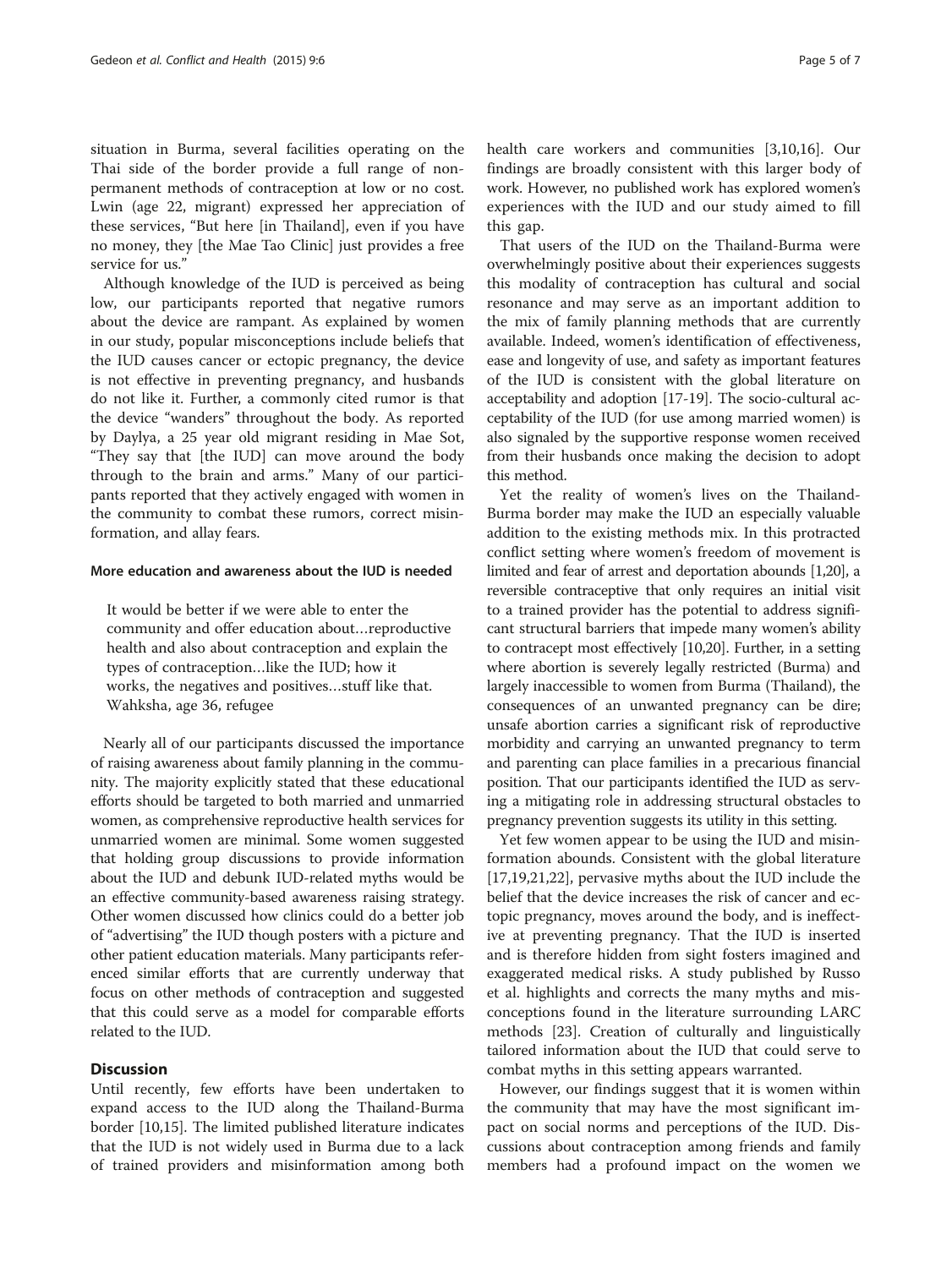interviewed and appeared to be more influential than counseling by health service providers or the values expressed by (largely male) religious leaders or community elders. This finding is again consistent with a global body of research dedicated to reproductive health decisionmaking [\[24](#page-6-0)-[27](#page-6-0)]. Our findings suggest that identifying avenues for dissemination of evidence-based information through peer networks could be especially impactful in this context.

Our findings point to several avenues for improving contraceptive service delivery along the border. Doctors and clinicians can play a significant role in the administration of the IUD and the community's perception of the method. By understanding users' perceptions of and experiences with the IUD, medical workers will be in a better position to respond to questions and provide tailored and targeted counseling to women seeking family planning or post-abortion care services. Further, since many women rely on family and friends' opinions and advice, clinics can take advantage of women's perceptions of the device to raise awareness about the method. Heeding the suggestions provided by our participants and supporting community-based educational workshops and user-friendly patient education materials about the IUD should be prioritized.

The results from this study have shed light on the features of the IUD that are the most salient with women living on the Thailand-Burma border. Taken together, the experiences of women who have used the IUD and their recommendations for how to address the misinformation about the IUD that is pervasive among women and members of their communities offer health service providers insights into the ways in which contraceptive information, counseling, and service delivery could be improved.

# Limitations

As is true with qualitative research in general, the findings of this study cannot be generalized to the population living on the Thailand-Burma border. The majority of our participants lived in or around Mae Sot, Thailand and the Mae La refugee camp and we only conducted the study in English, Burmese, and Karen, thus the diversity of our participants was limited. Further, by only including women who had used the IUD for at least six months we did not capture the experiences of women who requested removal soon after insertion. Finally, at the time of our study, hormonal implants were not generally available along the border and thus we limited our investigation to only one LARC method. However, we are confident that the themes that we identified are significant and that the credibility and trustworthiness of the findings were enhanced by our multi-disciplinary, multi-lingual study team.

## Conclusion

Women's experiences with the IUD suggest that this modality of contraception is culturally acceptable and may be able to address structural barriers to accessing reproductive health services along the Thailand-Burma border. Ensuring that information provided by health care providers and among peer groups is evidencebased, a full range of contraceptive methods is available, and adoption of an IUD is affordable are priorities for expanding access to reproductive health services along the Thailand-Burma border. The lessons learned from this project provide insight into women's experiences on the Thailand-Burma border and may suggest avenues for improving reproductive health services in other protracted conflict and refugee settings.

# **Endnote**

<sup>a</sup>The name "Myanmar" was determined by the military junta in 1989. Use of "Myanmar" is perceived by many ethnic minority groups and organizations operating along the border as legitimizing the ruling military and its authority to rename the country. Out of respect for local stakeholders and to reflect the language used by women who participated in the study, we will refer to the country as "Burma" throughout this article.

#### Abbreviations

IDP: Internally displaced person; IUD: Intra-uterine device; LARC: Long-acting reversible contraception; MMR: Maternal mortality ratio; MTC: Mae Tao Clinic.

#### Competing interests

The authors declare that they have no competing interests.

#### Authors' contributions

JG is the Principal Investigator of the study and was responsible for all phases of the project, including study design, data collection and analysis, and interpretation of the findings. SH served as the overall Study Coordinator and contributed to recruitment, study logistics, data collection, and translation, interpretation, and transcription. MW and CS served as Co-Investigators on this study. They contributed to the conceptualization of the project, study design and implementation, and analysis and interpretation. HM served as a Research Assistant and contributed to recruitment, data collection, and translation/transcription. AF supervised the overall project and contributed to all phases of the study including conceptualization and design of the project, development of the study instruments, study implementation, data analysis, and interpretation of the findings. JG led the drafting of the article. All co-authors reviewed, contributed to, and approved the final manuscript.

#### Authors' information

JG completed this project as part of her MSc degree in Interdisciplinary Health Sciences at the University of Ottawa. She is currently based in Mae Sot, Thailand where she continues to work on LARC-related research and programming through a Fellowship with Cambridge Reproductive Health **Consultants** 

#### Acknowledgements

We received support for this project through an Ontario Women's Health Scholars Award (JG), a research travel grant from the Faculty of Graduate and Post-Graduate Studies at the University of Ottawa (JG), and funding from an anonymous individual donor. AF's Endowed Chair is funded by the Ministry of Health and Long-Term Care in Ontario and we appreciate the general support for her time that made this project possible. Additional thanks goes